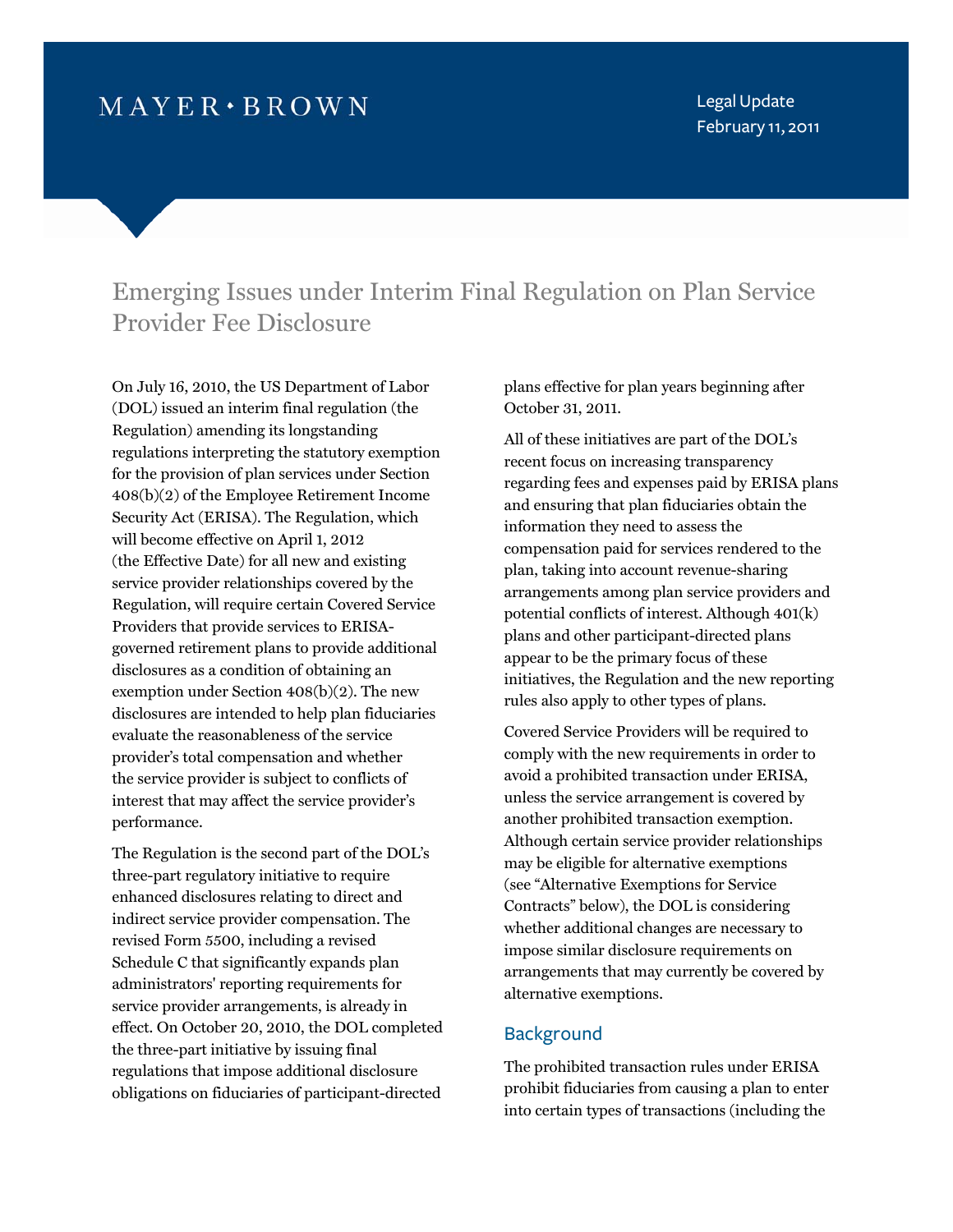provision of services) with persons who are parties in interest with respect to the plan. Parties in interest are defined to include any person who provides services to a plan. Section 408(b)(2) of ERISA provides a statutory exemption to permit parties in interest to provide services to a plan provided that (i) the contract or arrangement is reasonable, (ii) the services are necessary for the establishment or operation of the plan and (iii) no more than reasonable compensation is paid for the services. If a service contract constitutes a nonexempt prohibited transaction, the service provider is subject to excise tax penalties under Section 4975 of the Internal Revenue Code of 1986, as amended (the Code).

In 1977, the DOL published regulations under Section 408(b)(2) to provide additional guidance on the scope of the exemptions. (The Department of Treasury published corresponding regulations under the parallel provisions in Section 4975 of the Code at the same time.) Those regulations provide guidance on the application of each of the conditions of ERISA Section 408(b)(2). In the case of the "reasonable contract" requirement, the existing regulation merely requires that the contract must allow the plan to terminate it without penalty on reasonably short notice under the circumstances to prevent the plan from being locked into an arrangement that has become disadvantageous. To date, most fiduciaries and service providers to plans have relied primarily upon the statutory exemption afforded by Section 408(b)(2) because of its fairly straightforward conditions.

On December 13, 2007, the DOL published proposed amendments to its regulation under Section 408(b)(2) of ERISA (the Proposal), primarily to enhance a Covered Service Provider's disclosure requirements in order for the arrangements to be considered reasonable. The Proposal would have required Covered Service Provider contracts to include specified terms and required Covered Service Providers to make specific disclosures of direct and indirect

compensation arrangements, fiduciary status and conflicts of interests.<sup>1</sup> The Proposal was not intended to modify or provide new guidance on any other aspect of Section 408(b)(2), such as what termination provisions are considered reasonable.

The Proposal would have applied to a broad range of plan service providers with respect to all plans subject to ERISA or Section 4975 of the Code. In addition, it would have required contracts for the provision of services to incorporate certain specific terms, and would have required covered service providers to provide detailed disclosures of information extending beyond current industry norms. The Proposal would also have required Covered Service Providers to disclose detailed information regarding potential conflicts of interest as well as any policies and procedures designed to address such conflicts. The DOL posted more than 100 public comments on the Proposal on its website, many of which were critical of the Proposal's scope and breadth.

# Interim Final Regulation

The Regulation limits or omits many of the more controversial aspects of the Proposal while also restricting its scope. For example, the Regulation applies only to service provider relationships with certain employer-sponsored pension and retirement plans. The DOL also decided to omit requirements that service providers disclose extensive conflict of interest information, instead opting to require disclosures of compensation among related parties, which would allow responsible plan fiduciaries to discern potential conflicts of interest. Like the Proposal, however, the Regulation significantly expands the required disclosures from service providers regarding direct and indirect fees and other compensation received by service providers (and their affiliates and subcontractors) to covered pension and other retirement plans.

Because the Regulation differs substantially from the Proposal, the DOL issued the Regulation as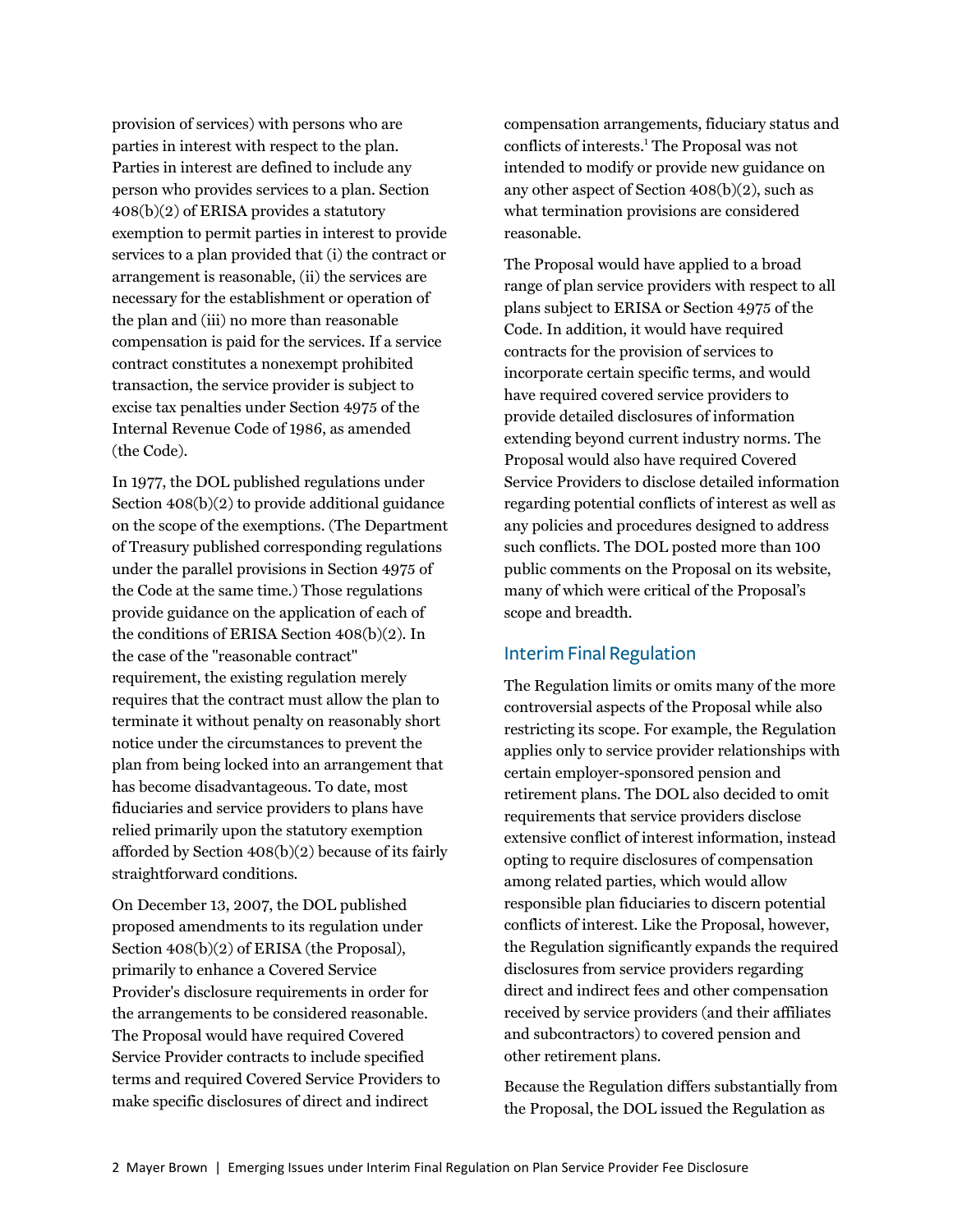an interim final regulation and has solicited additional public comments on the Regulation. The DOL is also considering whether and to what extent additional disclosures should be provided to welfare benefit plans and other plans that are not covered by the Regulation. The DOL may publish final amendments to the regulation under Section 408(b)(2) before the Regulation takes effect.

#### PLANS COVERED BY THE REGULATION

The Regulation applies only to service provider relationships with certain Covered Plans. Covered Plans are defined to include employersponsored pension and retirement plans (other than individual retirement accounts (IRAs), SIMPLE IRAs and simplified employee pensions (SEPs)) that are not otherwise exempt from ERISA. Commenters have asked the DOL to exempt nongovernmental 403(b) plans (for educational institutions and certain non-profit organizations) from being treated as Covered Plans.

### SERVICE PROVIDERS COVERED BY THE REGULATION

The new requirements will only apply to certain service providers to Covered Plans. Covered Service Providers are service providers that expect to receive \$1,000 or more in direct or indirect compensation (including non-monetary compensation such as gifts, entertainment and travel, subject to a \$250 aggregate *de minimis*  $threshold)^2$  in connection with providing such services, whether such services are actually performed or such compensation actually received by the Covered Service Provider, an affiliate or a subcontractor. Covered Service Providers include:

 **ERISA Fiduciaries.** Any service provider that provides services as an ERISA fiduciary directly to a plan or to a fund or other entity that is deemed to hold plan assets for ERISA purposes and in which the plan holds a *direct* equity interest. This would include persons

who (i) exercise any discretionary authority or control respecting management of the plan or exercise any authority or control respecting management or disposition of its assets, (ii) render investment advice for a fee or other direct or indirect compensation with respect to property of the plan or have any authority or responsibility to do so or (iii) have any discretionary authority or discretionary responsibility in the administration of the plan.

- **Registered Investment Advisers.** Any service provider that provides services directly to the plan as an investment adviser registered under the Investment Advisers Act of 1940 (the Advisers Act) or state law. In a change from the Proposal, a registered investment adviser's status as a Covered Service Provider will not depend on whether the investment adviser acts as a fiduciary under the Advisers Act or state law. (For ease of reference, fiduciaries described above and registered investment advisers that are Covered Service Providers will be collectively referred to as "Fiduciary Service Providers.")
- **Providers of Certain Recordkeeping or Brokerage Services to Participant-Directed Individual Account Plans (Platform Providers).** Any service provider that provides recordkeeping or brokerage services to a participant-directed plan (such as a 401(k) plan) is a Covered Service Provider if one or more of the designated investment alternatives offered under the plan (other than a selfdirected brokerage window) is "made available (e.g., through a platform or similar mechanism) in connection with" the recordkeeping or brokerage arrangement. This category appears to focus on the role that such record keepers or brokers may play in the plan fiduciary's selection of investment options to be offered under the plan where the record keeper or broker may derive fees or other compensation from the investment options.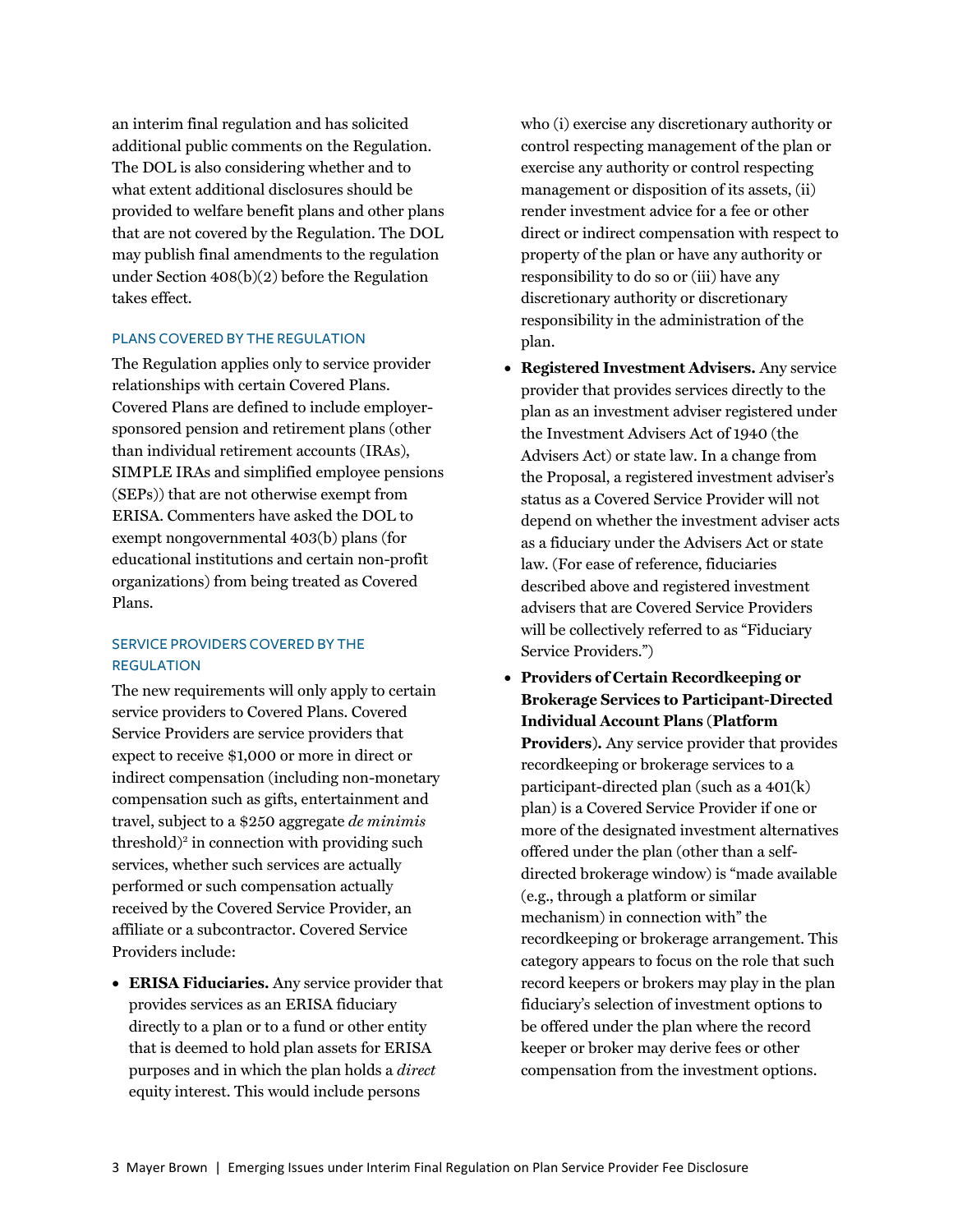**Certain Direct Service Providers Who Receive Indirect Compensation (Direct/Indirect Service Providers).** Direct/Indirect Service Providers are any persons that receive indirect compensation or fees in connection with the provision of certain specified services: accounting, actuarial, appraisal, auditing, banking, consulting related to investment policies or selection of plan investments or service providers, custodial, insurance, investment advisory, legal, recordkeeping, securities or other investment brokerage, third-party administration or valuation services *provided directly to a Covered Plan.* Indirect compensation means any compensation received by the service provider or its affiliate *other than* from the plan, the plan sponsor or certain affiliates or subcontractors of the service provider. Persons who provide services indirectly to plans, for example to funds or other entities in which plans invest, do not fall into this category of potential Covered Service Providers, even if the fund is deemed to hold plan assets.

The Regulation's definition of Covered Service Providers presents several interpretive difficulties when applying the definition to the marketplace. For example, it is unclear whether an entity that has multiple lines of business and offers a variety of services through separate agreements with a plan would be treated as a Covered Service Provider with respect to all such agreements if it acts as a Covered Service Provider under one agreement. In addition, there is nothing in the Regulation that definitively excludes fiduciaries that are employed by or affiliated with the plan sponsor from becoming Fiduciary Service Providers. Some commenters have asked the DOL to confirm that inside fiduciaries are not Covered Service Providers, but until such guidance is issued, inside fiduciaries (for example, in-house administrative committee members) should consider whether compliance with the Regulation may be necessary, and if so, how the new conditions might apply.

Commenters have also sought clarification on a variety of specific issues, such as whether a record keeper would be treated as a Platform Provider if it provides some services in connection with a third-party platform but does not maintain the platform.

The scope of the Direct/Indirect Service Provider definition has also attracted criticism in submitted comments. The DOL declined, in the Regulation, to clarify its definition with respect to the sorts of services that might make one a Direct/Indirect Service Provider, taking its chosen terms to have accepted industry meanings. The DOL has otherwise indicated, however, that it intends the list of services to be comprehensive. Thus, service providers should take a fairly generous approach when determining whether the services for which they receive indirect compensation make them Direct/Indirect Service Providers. For example:

- **Banking.** The banking category could impact a broad range of non-fiduciary service arrangements that plans maintain with banks, such as benefits disbursements, tax processing, participant loan processing, performance measurement, custody and checking, to the extent that the bank receives indirect compensation for such services. To the extent that any of the banking services are provided in connection with trustee or other fiduciary services provided by a bank, they may be covered the statutory exemption under Section 408(b)(6) of ERISA for ancillary services provided by a bank fiduciary.
- **Custodial Services.** The custodial services category could extend to custodial arrangements maintained in connection with brokerage or derivatives transactions. It could also extend to collateral or margin accounts, to the extent that such accounts contain plan assets.
- **Investment Brokerage.** Investment brokerage could include real estate brokerage and services provided by futures commissions merchants. Some commenters have also asked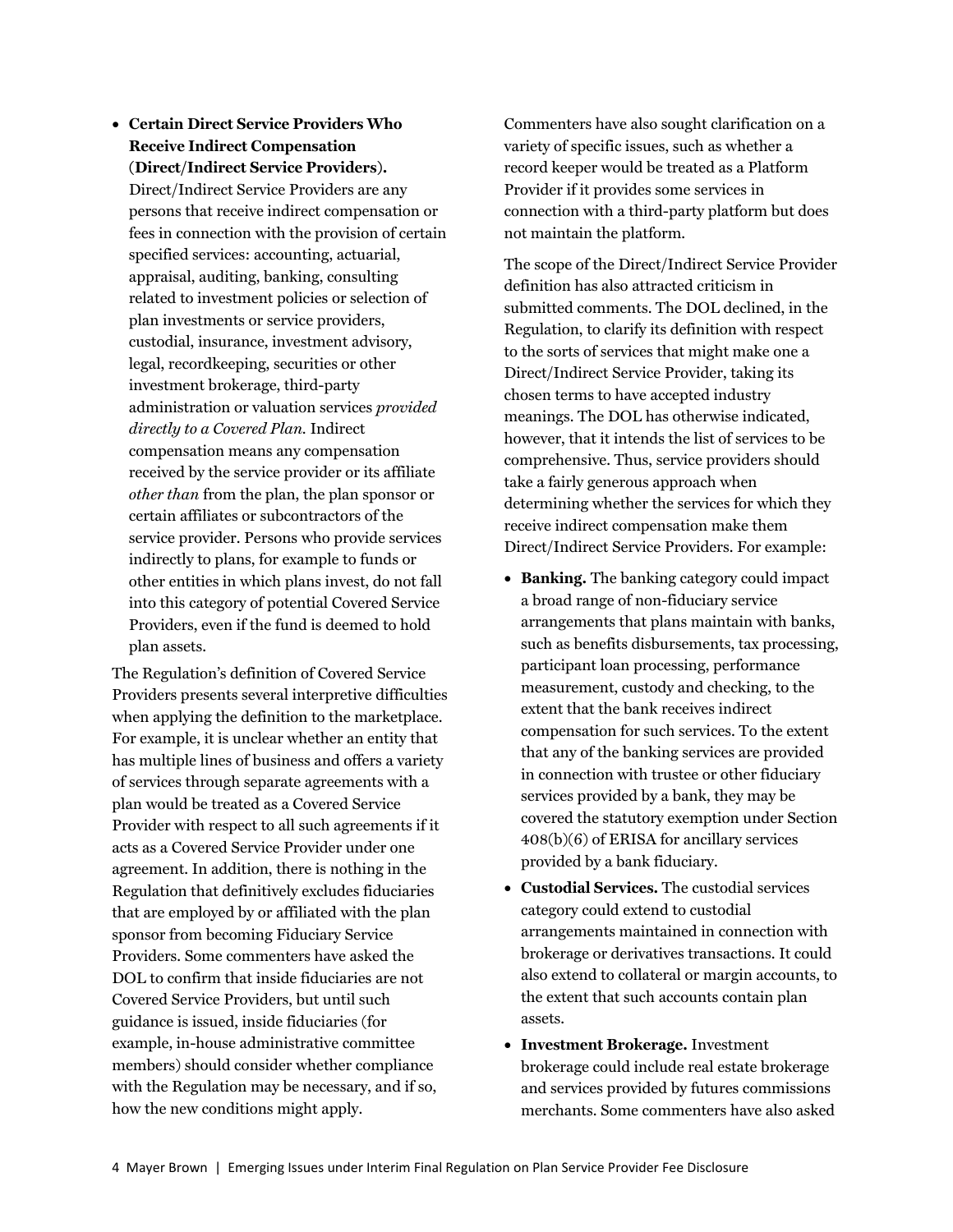the DOL to clarify whether brokerage of insurance contracts purchased for investment purposes would be included under this heading.

 **Recordkeeping.** The Regulation defines recordkeeping services to include services related to plan administration and monitoring of plan and participant and beneficiary transactions (e.g., enrollment, payroll deductions and contributions, etc.) as well as to the maintenance of Covered Plan and participant and beneficiary accounts, records and statements. Plan record keepers who do not maintain a platform through which investments are provided but do receive indirect compensation from, for example, one or more of the plan's investment options, would likely fall within this category of Direct/Indirect Service Provider. However, this definition appears to include a broader range of administrative service providers, prompting some commenters to ask DOL to confirm that this category was intended to pick up only those service providers generally considered to be "record keepers" in the benefit industry (and not, for example, service providers that provide Covered Plan participants the same record or account maintenance services they would offer other retail investors).

#### INITIAL DISCLOSURE

The Regulation requires a Covered Service Provider to provide certain initial disclosures to a plan fiduciary with the authority to cause each Covered Plan to enter into the service arrangement (the responsible plan fiduciary). The disclosures are not required to be separate from the service contract and general disclosure provided in connection with the service arrangement. Generally speaking, the initial disclosures must be provided prior to entering into a contract or arrangement between the Covered Plan and the Covered Service Provider (or, in the case of existing contacts, prior to the

effective date of the Regulation) and must describe the following:

**Nature of Services to be Provided.** The initial disclosures must include a description of the services to be provided pursuant to the contract or arrangement. The Regulation does not require any specific level of precision when describing such services other than that necessary to enable a responsible plan fiduciary to evaluate the reasonableness of the fees the Covered Plan will pay for them. Thus, in circumstances where it is well understood that a service would really consist of several "sub-services" (e.g., custodial arrangements typically involve settlement, safekeeping, pricing and reporting services) the Regulation does not require each of the subservices to be specifically disclosed.

**Compensation.** A Covered Service Provider must disclose compensation that it, as well as any affiliate or subcontractor, reasonably expects to receive in connection with providing the disclosed services. The Regulation distinguishes between four kinds of compensation that all Covered Service Providers must disclose:

- **Direct.** The Covered Service Provider must disclose all compensation the service provider, any affiliate or any subcontractor reasonably expects to receive in connection with providing the services. Direct compensation may be disclosed on an aggregate basis or may be separated out on a service-by-service basis.
- **Indirect.** In addition to disclosing the amount of indirect compensation the Covered Service Provider, an affiliate or a subcontractor reasonably expects to receive, the service provider must also identify the services for which it will receive the compensation as well as the party that will be paying the compensation.
- **Related-Party Compensation.** This is a description of all compensation to be paid among the Covered Service Provider, its affiliates or subcontractors, but only if such compensation is set on a transaction basis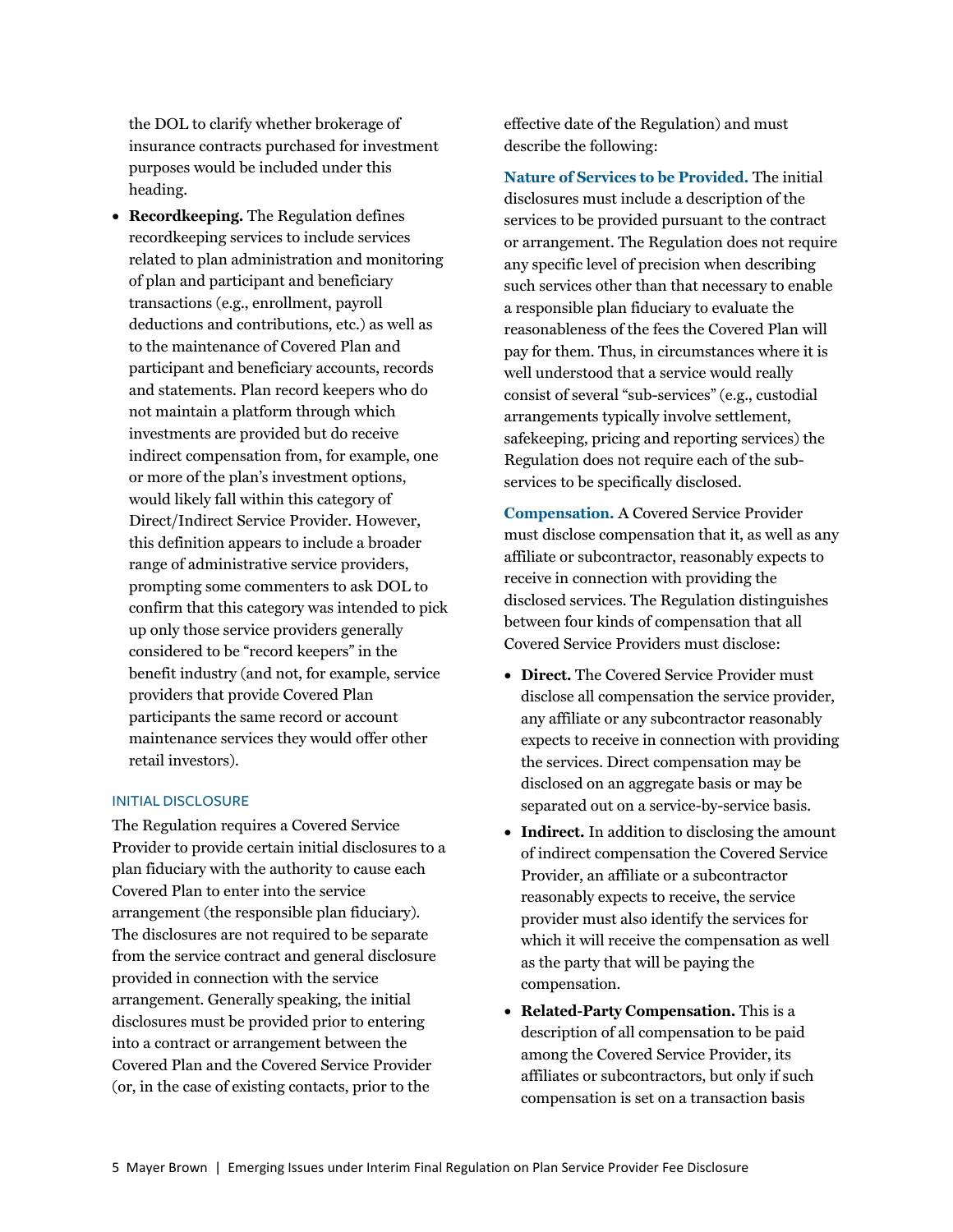(e.g., commissions, soft dollars, finder's fees) or charged directly against a Covered Plan's investment and reflected in the net value thereof. This disclosure must identify the services for which the compensation is paid as well as each payer and recipient of such compensation (including whether such payer or recipient is an affiliate or subcontractor of the Covered Service Provider). Related-party compensation must be disclosed even if it must also be disclosed under another provision of the Regulation. Thus, this disclosure appears to be intended to assist responsible plan fiduciaries in evaluating potential conflicts of interest, which the DOL may view as particularly important in light of its decision not to require specific disclosures of potential conflicts of interest as provided in the proposal.

 **Termination Compensation.** If the Covered Service Provider, an affiliate or a subcontractor reasonably expects to receive compensation in connection with a termination of the contract or agreement, this compensation must be disclosed, including a description of how any prepaid amounts will be calculated and refunded upon termination.

**Manner of Receipt.** The Covered Service Provider must describe the manner in which the compensation will be received (e.g., whether it will be billed to the plan or deducted from an account maintained on behalf of the plan).

In addition to the disclosures described above, certain Covered Service Providers must also disclose the following information in their initial disclosures:

**Status.** If a Fiduciary Service Provider (or an affiliate or subcontractor) reasonably expects to provide the disclosed services either as a fiduciary under ERISA or as a registered investment adviser, it must disclose this fact, unless the service provider will be providing services only as a registered investment adviser to an entity that holds plan assets. In such a case, the registered investment adviser does not need to disclose its

status with respect to such services. However, it is not entirely clear when a person that is a registered investment adviser will be deemed to be providing services as a registered investment adviser for purposes of the Regulation.

**Fiduciary Services to Plan Asset Entities.** If a Fiduciary Service Provider acts as an ERISA fiduciary to a fund or other entity that holds plan assets and in which a Covered Plan holds a direct equity investment, the initial disclosure must include (i) a description of any compensation that will be charged directly against the plan's investment in the entity in connection with the purchase, sale, transfer of or withdrawal from the fund or entity (e.g., redemption fees); (ii) a description of annual operating expenses if the return is not fixed and (iii) any other ongoing expenses.

The Regulation does not address the situation where a return might be fixed, but periodically reset (e.g., many guaranteed investment contracts), or where there are no operating expenses to disclose. Commenters have asked the DOL to clarify the initial disclosure requirements in these circumstances. The Regulation does not require disclosure of the amount of expenses. So, in the case of investment funds that have no operational history on which to base any quantification of expenses at the time the initial disclosure is made, the types of expenses that will be charged to the fund should be clearly disclosed. The DOL has indicated in informal discussions, that the ultimate goal behind the disclosure of expenses is to provide responsible plan fiduciaries with a basis for an "apples-toapples" comparison of expenses among investment options. In light of this, fiduciaries making these additional disclosures for an entity without an operational history should take into account customary industry practices with respect to disclosing such expenses.

**Recordkeeping Services.** If a Covered Service Provider will be providing recordkeeping services, whether as a Platform or Direct/Indirect Service Providers Service Provider, the initial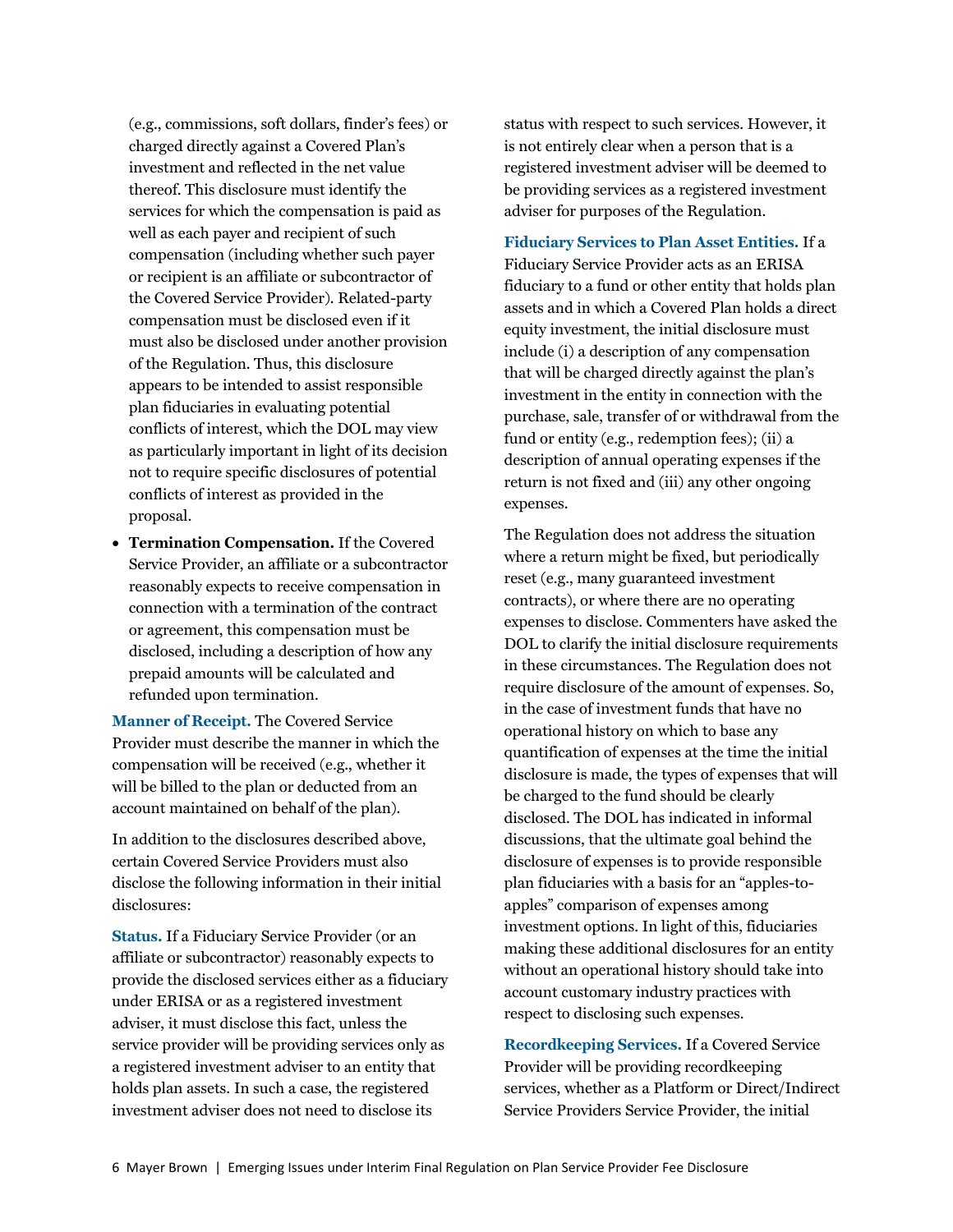disclosure must include a description of all direct and indirect compensation that the service provider, an affiliate or a subcontractor reasonably expects to receive in connection with such recordkeeping services. This compensation must be disclosed whether the compensation is paid through direct charges for such services or through other fees or compensation received by the Covered Service Provider, an affiliate or a subcontractor. If the recordkeeping services are expected to be provided without explicit compensation for the services, or if recordkeeping compensation is to be offset or rebated based on the receipt of other compensation received by the Covered Service Provider, an affiliate, or a subcontractor, the description must include a reasonable good faith estimate of the cost to the plan of the recordkeeping services, including an explanation of the methodology used to derive the good faith estimate.

**Recordkeeping and Brokerage Services to Participant-Directed Plans.** Platform Service Providers must provide additional disclosures regarding each designated investment alternative for which recordkeeping or brokerage services will be provided, regardless of whether the investment alternatives are plan asset entities (excluding brokerage windows, self-directed brokerage accounts, and similar plan arrangements that enable participants and beneficiaries to select investments beyond those designated). With respect to each such investment alternative, the initial disclosure must include a description of any compensation that will be charged directly against the plan's investment in the entity in connection with the purchase, sale, transfer of, or withdrawal from the fund or entity (e.g., redemption fees); the annual operating expenses (e.g., expense ratio) if the return is not fixed (e.g., preferred stock), and any other ongoing expenses.

The Regulation provides that this initial disclosure requirement may be satisfied by providing to the Covered Plan current disclosure materials provided by the issuer of the designated investment alternatives, but only (i) if the issuer is not an affiliate, (ii) the disclosure materials are regulated by a state or federal agency and (iii) the Platform Service Provider is not aware of any deficiency or inaccuracy in the issuer's disclosure. Commenters have criticized this limited safe harbor on various grounds. For example, in some cases, providing prospectuses for dozens of investment options made available on an investment platform would not result in meaningful disclosure for responsible plan fiduciaries, who often would not have the resources to evaluate the disclosures fully. In addition, it is not clear what policy bases justify the exclusion from the safe harbor of affiliated issuers and issuers whose disclosure materials are not regulated, since Platform Service Providers will have little alternative but to rely on their disclosure materials anyway. Finally, commenters have asked the DOL to clarify that the contemplated disclosures can be made through the use of third-party service providers that collect the required information and provide informative summaries of that information.

#### CONTINUING DISCLOSURE OBLIGATIONS

After the initial disclosures have been made and the contract or arrangement has been entered into, the Regulation requires Covered Service Providers to provide additional disclosures in order to continue to qualify for the exemption available under Section 408(b)(2). These continuing disclosure obligations arise in three circumstances:

**Responses to Requests.** Upon written request by the responsible plan fiduciary, a Covered Service Provider must provide any other information relating to the compensation received in connection with the contract or arrangement that is required for the plan to comply with any reporting and disclosure requirements imposed under Title I of ERISA (including any regulations, forms and schedules) within 30 days of the request (unless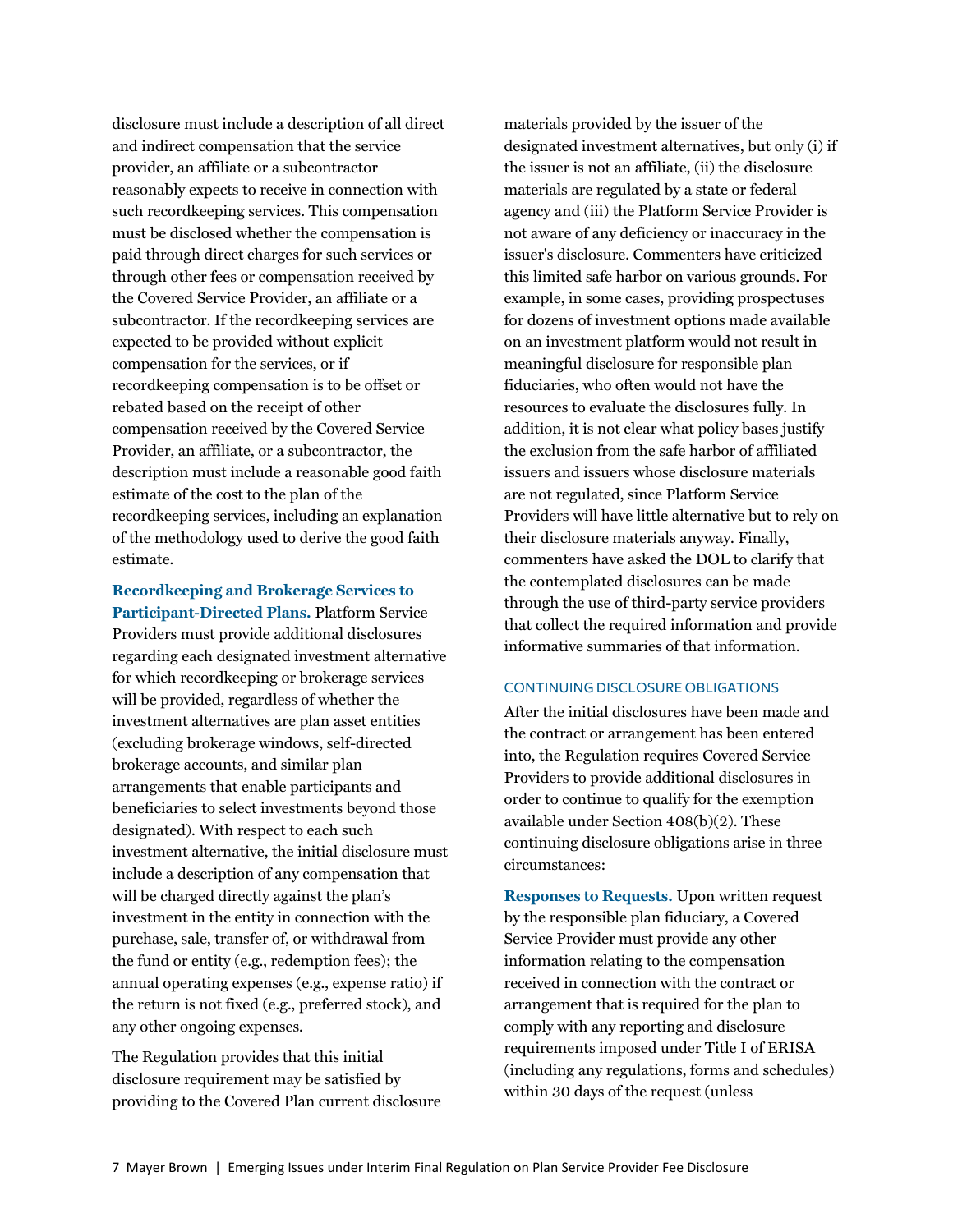extraordinary circumstances beyond the service provider's control preclude the service provider from providing the information within that time, in which case it must be provided as soon as practicable).

If, for example, a Covered Service Provider fails to provide all of the information required by the plan administrator to satisfy the enhanced reporting requirements in Schedule C within 30 days of a written request made at any time, it appears that the DOL could take the position that the provision of services is not covered by Section 408(b)(2). Since many Covered Service Providers' systems are set up to provide this information on a regular, annual basis, rather than upon request, such an interpretation could be quite problematic. Several commenters have asked the DOL to provide further guidance that would give Covered Service Providers at least 120 days after the end of a plan year to respond to Schedule C-related requests. Pending further guidance, Covered Service Providers might seek agreements with responsible plan fiduciaries that they will request such information only at upon agreed upon times and only as reasonably necessary for the satisfaction of their own disclosure and reporting obligations.

Although most commenters focused on the obligation to respond to requests in connection with Schedule C, the requirement actually extends to any reporting or disclosure obligation imposed under Title I. This may include the new requirements that plan fiduciaries provide certain fee and other investment disclosures to plan participants in participant-directed plans.3

**Changes.** If any changes to the information subject to the initial disclosures occur, then the Covered Service Provider must disclose such changes not later than 60 days from the date on which the Covered Service Provider is informed of the change, unless extraordinary circumstances preclude such disclosure, in which case the information must be provided as soon as practicable. Unlike the Proposal, the Regulation does not predicate the obligation to update

information on the materiality of the changes, which prompted a number of negative comments. Many who submitted comments noted that this ongoing disclosure requirement risks prodigious amounts of useless disclosure of changes, such as changes to expense ratios, that might occur frequently during the course of a service relationship.

Consistent with their initial disclosure obligations, Platform Service Providers have ongoing disclosure obligations with respect to investment alternatives that are added to the Covered Plan's platform after it enters into the contract or arrangement with the Service Provider. The Regulation requires the Platform Service Provider to provide additional disclosures with respect to such investment alternatives "as soon as practicable" but in any case *before* the designation of the investment alternative. Commenters have uniformly rejected the timing of such disclosures as impracticable, because such investment alternatives are often "designated" by responsible plan fiduciaries before the record keepers or brokers have any relationship with the issuers of the investment alternatives.

#### **Correction of Inadvertent Errors and**

**Omissions.** If a Covered Service Provider, acting in good faith and with reasonable diligence, makes an error or omission in its initial disclosures or in a response to a responsible plan fiduciary's request, it can still qualify for the exemption available under Section 408(b)(2) if it provides the correct information within 30 days from the date on which the Covered Service Provider knows of the error or omission.

#### **Exemption for Responsible Plan Fiduciary.**

The Regulation affords responsible plan fiduciaries special exemption in the event of the failure by a Covered Service Provider to disclose the information required if the responsible plan fiduciary did not know of the omission, and if, upon discovering the omission, the responsible plan fiduciary takes steps to obtain the information, and reports to the DOL any Covered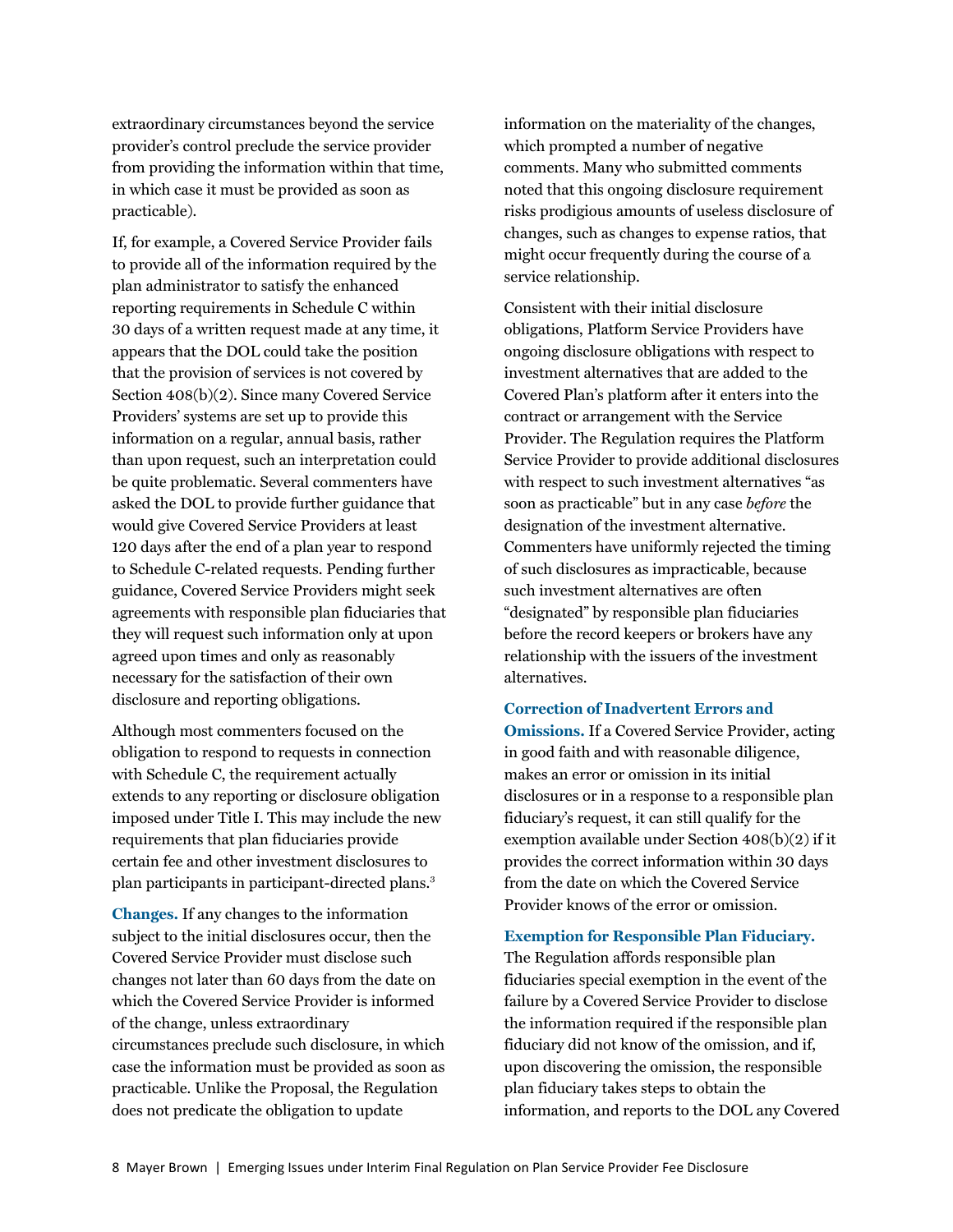Service Provider who fails to comply with requests within 90 days after the request is made.

## SPECIAL CONSIDERATIONS FOR PRIVATE INVESTMENT FUNDS

The general partner, manager or other fiduciary of a fund that is deemed to hold plan assets will be a Fiduciary Service Provider, with respect to the ERISA investors in the fund. As a result, the fiduciaries responsible for investing in such funds will be required to ensure that Section 408(b)(2) or another prohibited transaction exemption is available for the provision of services by such persons. The disclosures required under Section 408(b)(2) could be included in the private placement memorandum for the fund, or in a supplemental side letter or other document.

It is possible that an ERISA investor may be eligible for one or more other exemptions that would cover the deemed service transaction between the ERISA investor and the fund fiduciary. For example, as discussed below under "Alternative Exemptions for Service Contracts," the fiduciary of an ERISA investor may be a qualified professional asset manager (QPAM) or in-house asset manager (INHAM) and eligible for one of those exemptions. If the fund is a collective trust, insurance company separate account or other pooled investment fund maintained by a bank or insurance company, the deemed service transaction may also be eligible for the exemption afforded under Section 408(b)(8) of ERISA.

Fiduciaries of private investment funds that are deemed to hold plan assets under ERISA must also ensure that service contracts entered into on behalf of the fund either comply with Section 408(b)(2) or another prohibited transaction exemption. However, the new disclosure requirements under the Regulation only apply to fund-level service providers who are fiduciaries or investment advisers.

In addition, the disclosure requirements in the Regulation apply only to plan asset funds in which the plan holds a *direct* equity interest and

does not apply to other funds in which that entity may invest, even if the underlying funds hold plan assets. The Regulation thus clearly does not apply to the underlying fund managers in familiar fund-of-fund arrangements. In such arrangements, only the manager of the top-tier fund is a Covered Service Provider. The Regulation's application in feeder and blockerfund contexts is less clear, however. For example, fund managers often manage both a main fund and, either directly or through an affiliate, one or more feeder funds into the main fund. Because of the breadth of the disclosure requirements, such fund managers may be required to provide disclosures with respect to their management of the main fund if they or their affiliate are Covered Service Providers to the feeder funds in which Covered Plans invest.

#### WHO IS AN AFFILIATE?

The Regulation defines the affiliates of any Covered Service Provider to include any person or entity that directly or indirectly controls, is controlled by, or is under common control with the Covered Service Provider, as well as any officer, director, employee of or partner in the Covered Service Provider.

#### WHO IS A SUBCONTRACTOR?

A subcontractor is a person or entity, other than an affiliate of the Covered Service Provider, that reasonably expects to receive at least \$1,000 in compensation for (i) performing one or more of the Covered Services on behalf of the Covered Service Provider pursuant to a contract or arrangement with the Covered Service Provider or an affiliate, or for (ii) performing one or more of the Covered Services contemplated by the Covered Service Provider's contract or arrangement with a Covered Plan. A subcontractor would not itself become a Covered Service Provider by reason of providing Covered Services on behalf of a Covered Service Provider and thus would not become directly subject to the new disclosure requirements. However, the Covered Service Provider will be required to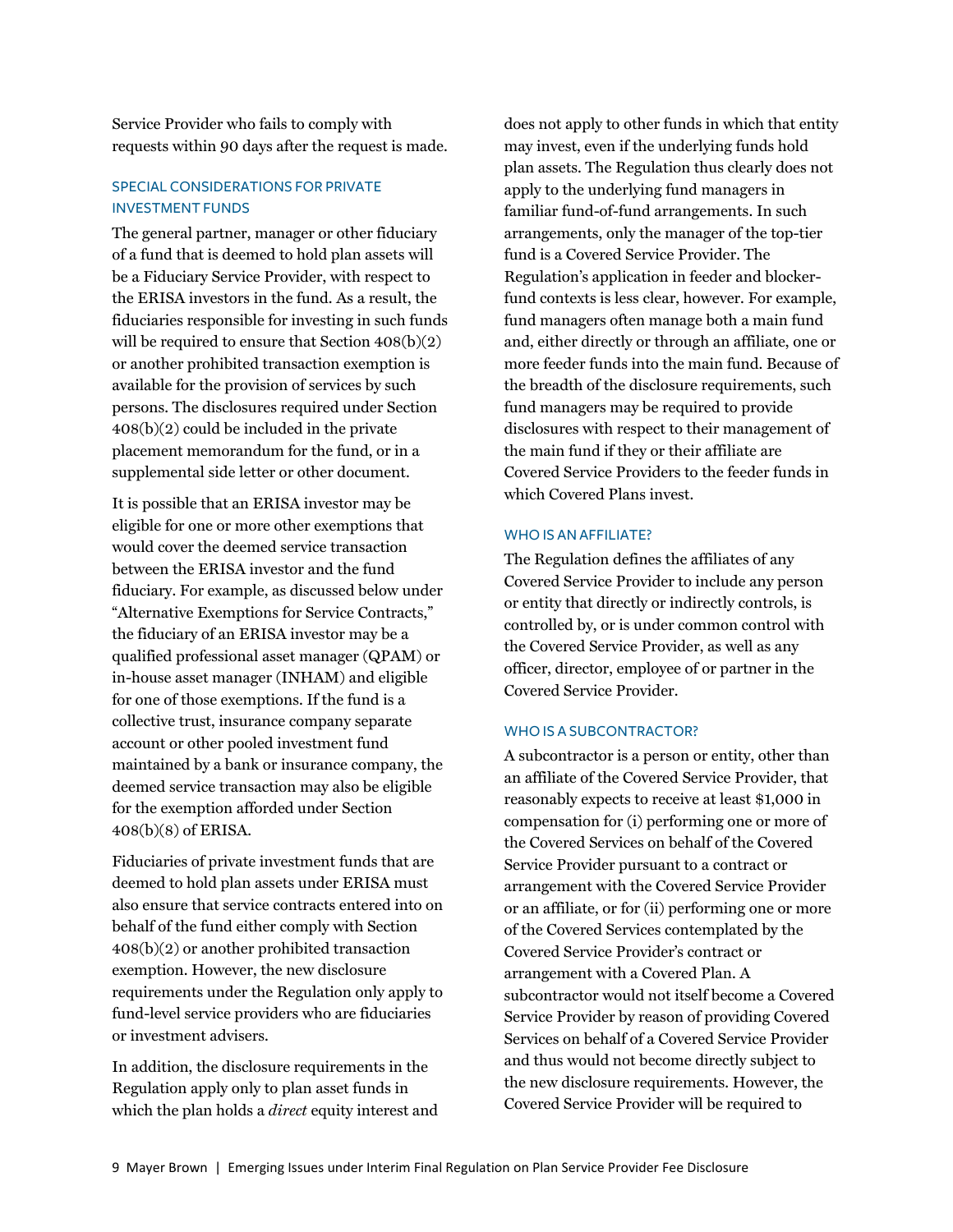disclose whether the subcontractor will provide services as a registered investment adviser or a fiduciary and to describe any transaction-based compensation or fees charged against the plan's investment that will be paid to the subcontractor. For example, the manager of a fund that holds plan assets might retain an unaffiliated investment manager to manage cash or a subportfolio of the fund. Unless it is specifically contemplated in the fund documents that cash management will be delegated to a third-party manager, the cash manager would be a subcontractor to the manager, who would be a Covered Service Provider.

#### DISCLOSURE OBLIGATIONS OF AFFILIATES AND **SUBCONTRACTORS**

Subcontractors and affiliates of Covered Service Providers do not have any independent disclosure obligations, even if they provide services that would have made them Covered Service Providers in their own right had they contracted directly with a Covered Plan. The Regulation generally requires a Covered Service Provider to make the requisite disclosures regarding the Covered Service Provider *and* each of the service provider's affiliates and subcontractors. A Covered Service Provider's failure to deliver all of the requisite disclosures regarding its affiliates and subcontractors who provide services in connection with the arrangement will not cause the affiliates or subcontractors to be in a prohibited transaction.

#### INITIAL DISCLOSURES

After the Effective Date, the Regulation will require Covered Service Providers to provide the required initial disclosures reasonably in advance of the date that a contract or arrangement for the provision of services is entered into, extended or renewed. Commenters have found this "entered into" criterion to be vague in some circumstances. For example, is it the date the contract is first signed, the services are first rendered, or compensation first paid? Some asked the DOL to provide, in further guidance,

that a contract or arrangement is "entered into" once a contract is executed or compensation is first paid. Until further guidance is provided, however, Covered Service Providers should provide their initial disclosures reasonably in advance of the earliest point at which an exemption will be required.

## NO GRANDFATHERING OF EXISTING CONTRACTS OR ARRANGEMENTS

The Regulation will apply to contracts or arrangements that are already in existence on the Effective Date. Accordingly, Covered Service Providers must satisfy the disclosure requirements with respect to contracts or arrangements entered into prior to the Effective Date. If a contract or arrangement is entered into prior to the Effective Date, the initial disclosures must be made by the Effective Date (rather than in advance of the commencement of the serviceprovider relationship).

#### FORMAT OF DISCLOSURE

Unlike the Proposal, the Regulation does not require that the arrangement for the provision of services be incorporated in a written agreement; however, the required disclosures must be provided in writing. The Regulation does not require a service provider to provide the required disclosures in any specific form, as long as the required information is included in written materials delivered to the plan fiduciary. For example, the disclosures could be contained in an investment adviser's SEC Form ADV,<sup>4</sup> an offering memorandum or prospectus, or a combination of any of these plus supplemental disclosures, as necessary.<sup>5</sup>

That said, the DOL is considering whether to require, in further guidance, a separate concise summary document containing all of the disclosures required by the Regulation along with a "road map" indicating where more detailed disclosures can be found in other documents provided by the service provider. While most commenters have advised against requiring a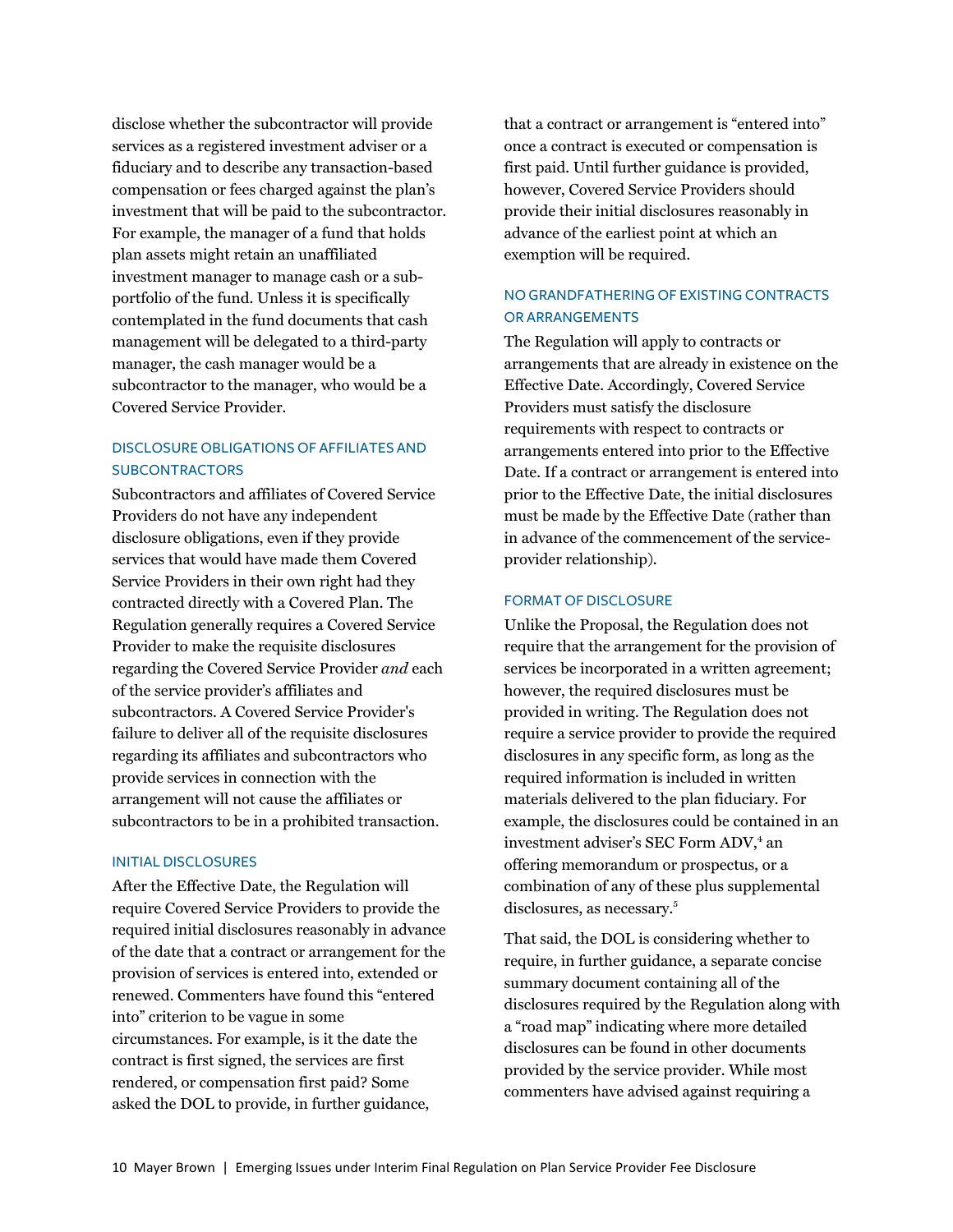separate summary document, the consensus view among them is that requiring a separate "road map" document would not be unduly onerous. Many also asked the DOL to provide an optional model document that would, if used, at least presumptively satisfy the Covered Service Provider's initial disclosure obligations under the Regulation.

In the preamble to the Proposal, the DOL suggested that electronic disclosures would satisfy the Regulation's requirements, but the Regulation itself does not address such a possibility. Many commenters have asked the DOL to clarify that electronic disclosures would be permitted and to address whether sufficient disclosure can be provided by providing a link to a website containing the required information.

#### DEFINITION OF COMPENSATION

Similar to the approach taken in the DOL's Form 5500 amendments, compensation is defined very broadly to include money or anything of monetary value received by the service provider or its affiliate in connection with the service provided to the plan or the financial products in which the plan's assets are invested. This includes, for example, gifts, awards, trips for employees, research, finder's fees, placement fees, commissions, sub-transfer agent fees, Regulation 12b-1 distribution fees, soft dollar payments, float income, etc. The only exclusion from the definition is for non-monetary compensation valued at \$250 or less, in the aggregate, during the term of the contract or arrangement.

Some commenters have noted that the prospective disclosure of several kinds of nonmonetary compensation is unrealistic. They have asked the DOL either to clarify how it expects the initial disclosure of compensation such as gifts and awards to be achieved or, in the alternative, to eliminate any prospective disclosure requirement of such compensation.

#### CONSEQUENCES FOR FAILURE TO COMPLY

If a Covered Service Provider must rely on Section 408(b)(2) in order to provide services to a Covered Plan but fails to satisfy all of its disclosure obligations, including any of its continuing obligations, the exemption afforded by Section 408(b)(2) will no longer apply to the service-providing arrangement. The arrangement would then become a prohibited transaction, potentially subjecting the plan fiduciary to liability for breach of fiduciary duty, and the Covered Service Provider to excise taxes under Section 4975 of the Code. This much is clear; what is not clear is how such excise taxes would be assessed on the prohibited transaction.

For example, it is not clear whether failing to satisfy the Regulation with respect to a request for information would render the entire course of the service relationship a prohibited transaction or if only providing services after such a failure would constitute a prohibited transaction. In addition, the excise tax is based upon a Codedefined amount involved which, in the case of the parallel Code provision to Section 408(b)(2) of ERISA, means just the excess compensation paid for the services. Nothing in the Regulation changes the manner in which the excise tax penalty is calculated under Section 4975 of the Code. Accordingly, where the compensation paid for services is not excessive, it does not appear that the resulting prohibited transaction would trigger any excise tax penalties for the service provider.

# Comparison with Schedule C Requirements

Like the Regulation, Schedule C is designed to help responsible plan fiduciaries make informed decisions about the service providers they retain for their plans. Accordingly, there are many general similarities between the two, even though the two disclosure regimes are ultimately very different.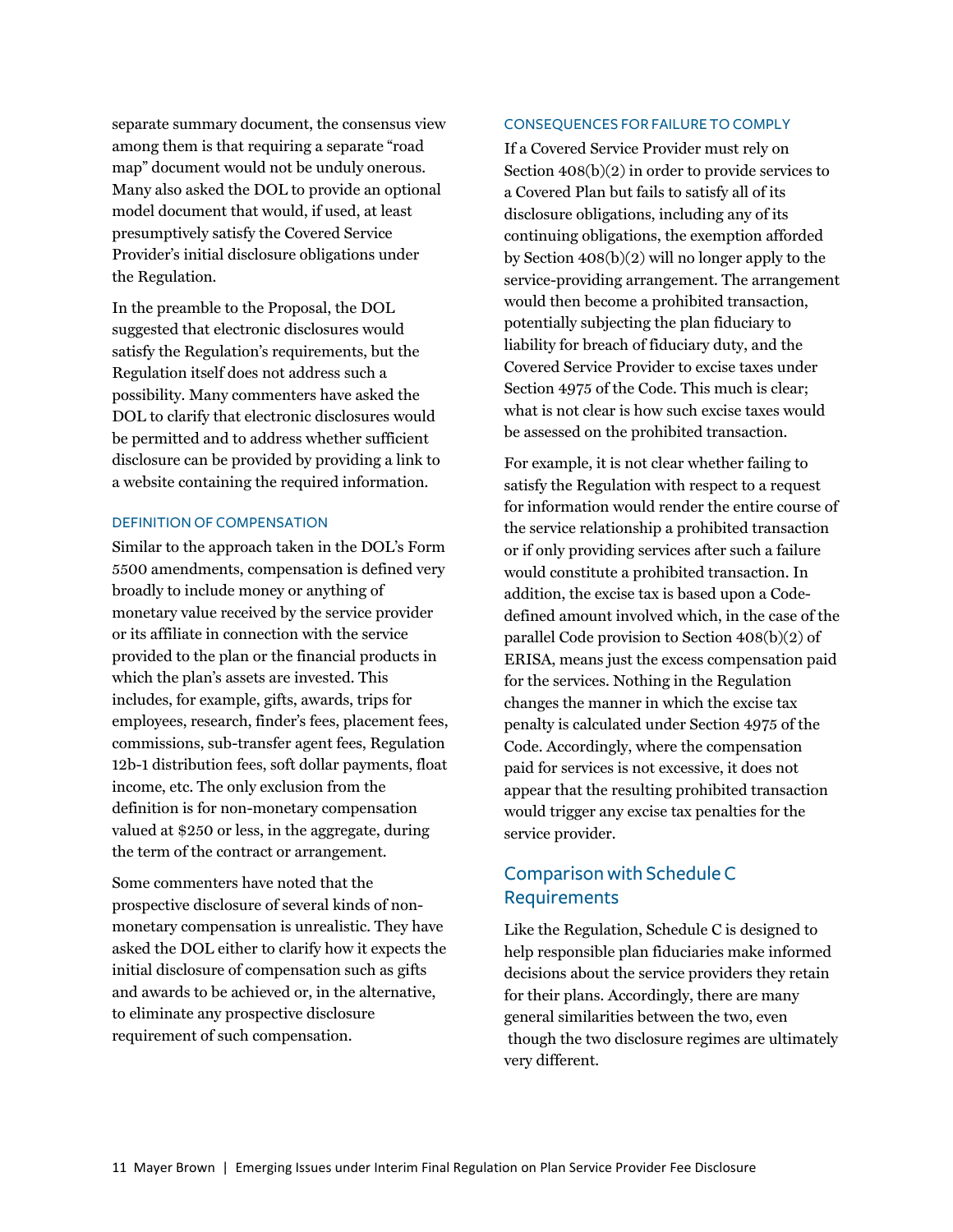As an initial matter, the DOL has clearly stated that, while there may be some overlapping concepts between the two regimes, they are to apply independently of one another. Thus, for example:

- Covered Service Providers may have to disclose indirect compensation under the Regulation that would not be reportable by a plan administrator under Schedule C.
- Compensation that would be indirect for Schedule C purposes may be direct for purposes of the Regulation.
- Not all Covered Plans are covered by the Schedule C, and not all service providers whose compensation must be reported on Schedule C are Covered Service Providers.
- Written disclosures required to qualify for alternative reporting under Schedule C may not be sufficient for initial disclosure purposes (and vice versa).

The two regimes are also fundamentally different, in that Schedule C is retrospectively oriented, while the Regulation contemplates the disclosure of compensation prospectively. Several commenters have argued that it would make sense to align the two regimes more closely, which would also minimize compliance burdens. For example, like the Regulation, Schedule C requires the reporting of compensation received only if it exceeds certain *de minimis* amounts over the course of a plan year, but these *de minimis* amounts are different than similar amounts are in the Regulation (namely, they are significantly higher). In addition, the Regulation in some cases requires prospective disclosure of information that is more feasibly disclosed on a retrospective basis (the receipt of gifts, for example), so that it might make sense to shift certain disclosure requirements in their entirety from the Regulation to Schedule C.

Prior to the promulgation of the Regulation, most Covered Service Providers (other than managers of certain direct filing entities) did not have any direct obligation to provide information

required on Schedule C. Such Covered Service Providers have generally complied with requests for information from plan fiduciaries, however, because, among other reasons, the fiduciaries would be required to report them if they did not comply. Thus, many Covered Service Providers have already implemented procedures for recording and providing information that must be reported on Schedule C.

The Regulation significantly changes this dynamic, however, because it now incorporates, as a condition for relief under Section 408(b)(2), a requirement that the Covered Service Provider disclose, on request, any information that is required for the fiduciary of the Covered Plan to comply with its reporting and disclosure requirements. Because the new disclosure obligation does not extend beyond information that is required, Covered Service Providers that have already developed compliance procedures for Schedule C purposes will probably find that further procedures are not necessary to gather such information. However, the Regulation threatens to significantly impact the timing of such procedures, because responsible plan fiduciaries could request the "required" information at any time. As discussed above, this is one feature of the Regulation that has generated significant concern from commenters.

# New Prohibited Transaction Exemption for Plan Fiduciaries for Certain Disclosure Failures

The Regulation provides a prohibited transaction exemption for plan fiduciaries (the Fiduciary Exemption) to address situations in which a Covered Service Provider fails to satisfy the new disclosure requirements. Under Section 406 of ERISA, a responsible plan fiduciary who causes the plan to enter into a transaction that the fiduciary knows, or should know, constitutes a prohibited transaction is subject to fiduciary liability. The Fiduciary Exemption is subject to the following conditions: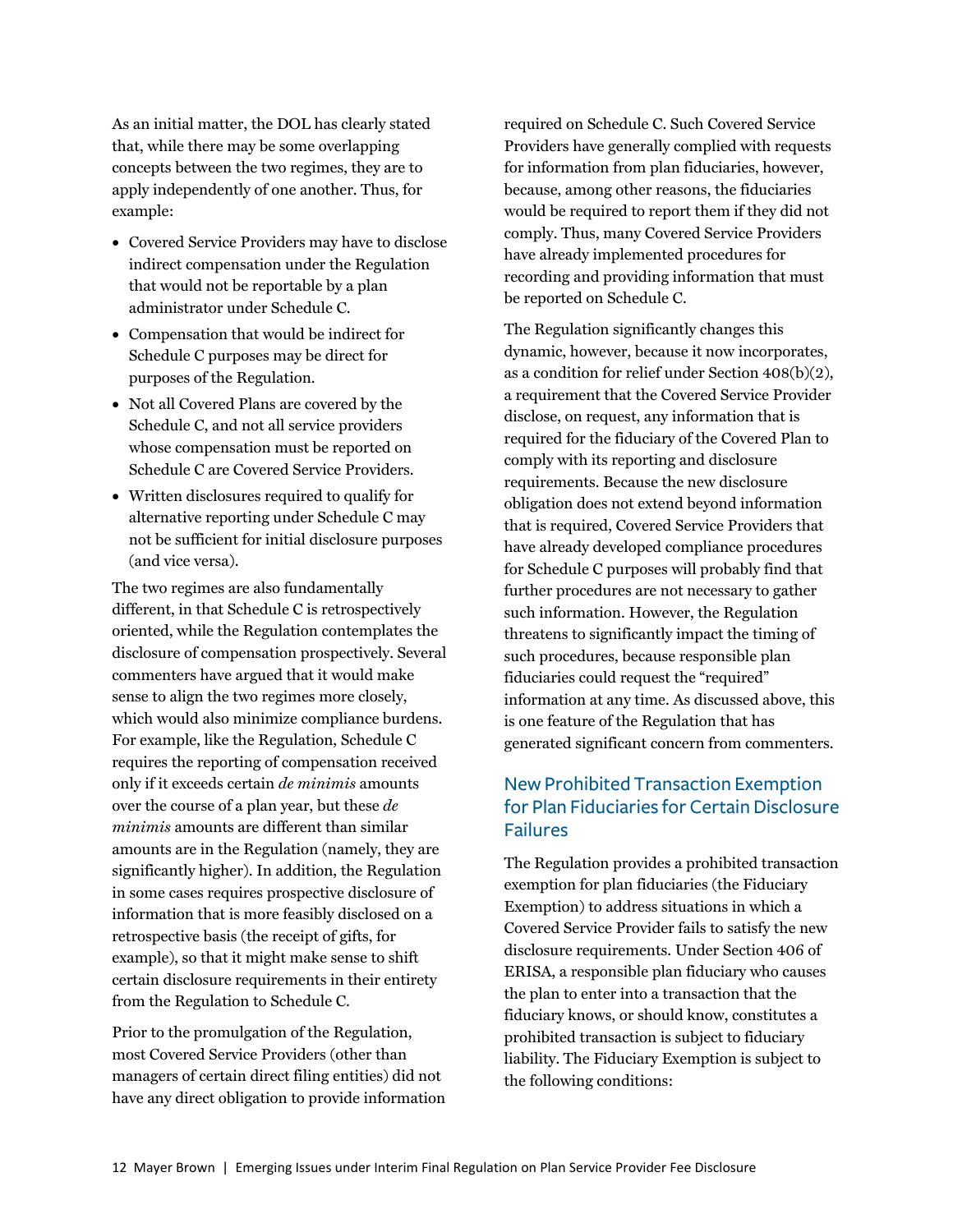- The responsible plan fiduciary must have reasonably believed that the service provider satisfied the disclosure requirements under the Regulation.
- Upon discovering the disclosure failure, the plan fiduciary must request in writing that the service provider furnish the required information.
- If the service provider fails to comply with the written request within 90 days of the request, the plan fiduciary must provide a detailed written notification to the DOL of such failure no later than 30 days following the service provider's failure or refusal to provide the information.
- Taking into account the nature of the disclosure failure and the service provider's response to notification of the failure, as well as the availability, qualifications, and cost of replacement service providers, the plan fiduciary must determine whether to terminate or continue the service arrangement.

# Disclosures Not Required for Certain Contracts and Arrangements

Compliance with the extensive disclosure requirements under the Regulation is not required if: (i) a service contract is covered by another prohibited transaction exemption, (ii) the services are provided solely to a fund or vehicle that is not deemed to hold plan assets or (iii) the contract is with a service provider that is not identified as a Covered Service Provider.

### ALTERNATIVE EXEMPTIONS FOR SERVICE **CONTRACTS**

There are a number of other exemptions that could provide relief for a service contract, depending on the nature of the responsible plan fiduciary or the type of service. For example, the parties to a service contract might be able to rely on one of the following:

- The QPAM Exemption, if a fiduciary that meets the requirements of a qualified professional asset manager under prohibited transaction exemption (PTE) 84-14 negotiates and causes the plan to enter into the service contract pursuant to that exemption.
- The INHAM Exemption, if a fiduciary that qualifies as an in-house asset manager under PTE 96-23 negotiates and causes the plan to enter into the contract pursuant to that exemption.
- The bank collective trust exemption, if the service contract is entered into with a bank collective trust pursuant to PTE 91-38.
- The insurance company separate account exemption, if the service contract is entered into with an insurance company separate account pursuant to PTE 90-1.
- The insurance company general account exemption, if the service contract is entered into with an insurance company general account pursuant to PTE 95-60.
- The exemption available under Section 408(b)(6) of ERISA, if the services are ancillary to fiduciary services provided by a bank to a plan.
- The exemption available under Section 408(b)(8) of ERISA permitting, among other things, a bank or insurance company to receive reasonable compensation in connection with services to a pooled investment fund maintained by the bank or insurance company.

However, a bank, insurance company or registered investment adviser eligible for one of the exemptions described above for service contracts it enters into on behalf of the plan may still need to rely on Section 408(b)(2) for *its own* service contract with a Covered Plan. In addition, ERISA fiduciaries may seek to obtain the information described in Regulation in order to avoid prudency questions, even if not required to satisfy Section 408(b)(2). ERISA fiduciaries that wish to avail themselves of the protection afforded by the new class exemption might also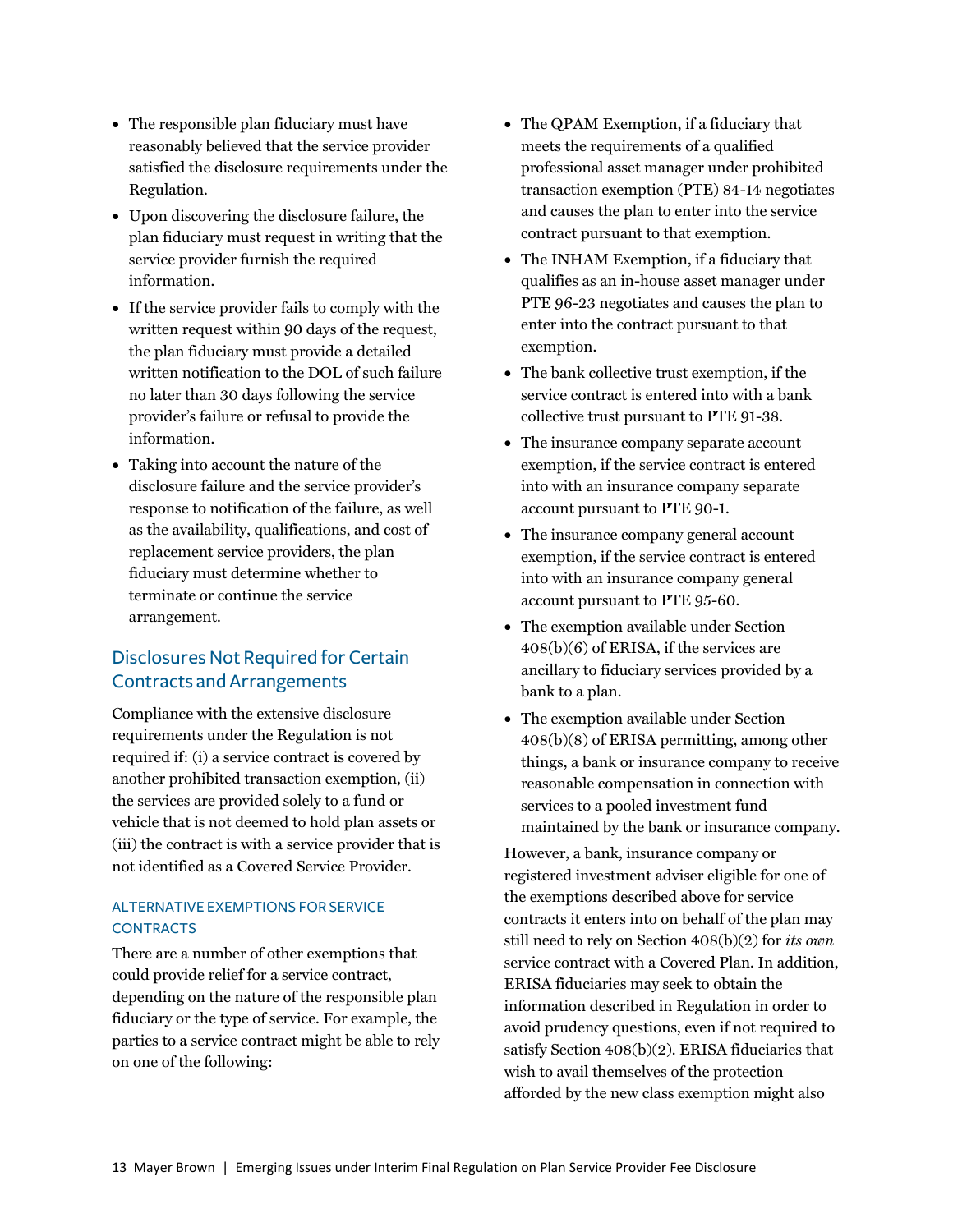seek to require the service provider to comply with the Regulation, even if another exemption is available.

The DOL is also considering the extent to which it should condition the availability of exemptions that cover service transactions, such as those described above, on disclosures akin to those imposed by the Regulation. The DOL has not signaled the progress it has made in this respect or which exemptions it would amend first, however.

# EXEMPTION NOT REQUIRED FOR SERVICES PROVIDED TO NON-PLAN ASSET FUNDS AND **VEHICLES**

Compliance with Section 408(b)(2) of ERISA is also not required for services that are provided solely to a fund or vehicle in which a plan has an interest if the fund or vehicle is not deemed to hold plan assets under ERISA. For example, if an ERISA plan invests in a mutual fund (which is statutorily exempt from ERISA), or in a hedge fund, real estate fund or private equity fund that is eligible for a plan asset exception, transactions entered into by the mutual fund or private investment fund are not subject to the prohibited transaction rules of ERISA.

However, if the investment in a non-plan asset fund or vehicle is made pursuant to a service arrangement with a plan, a Covered Service Provider may be required to disclose information regarding compensation it (or its subcontractors or affiliates) receives at the fund level. For example, if an investment adviser to a plan causes the plan to invest in an affiliated mutual fund in reliance on PTE 77-4, the investment adviser would be required to deliver Section 408(b)(2) disclosures regarding fees paid by the mutual fund to the investment adviser or any of its affiliates. As discussed above, the disclosure obligation may be satisfied through disclosures otherwise provided to the responsible plan fiduciary, such as in the mutual fund prospectus or the disclosures provided for compliance with PTE 77-4.

## NEW DISCLOSURE REQUIREMENTS NOT NECESSARY FOR SERVICE PROVIDERS OTHER THAN COVERED SERVICE PROVIDERS

The new disclosure requirements under the Regulation do not have to be satisfied for service contracts between a plan and a service provider that is not a Covered Service Provider. Such contracts entered into in reliance on Section 408(b)(2) would, however, need to continue to comply with the other requirements of the exemption.

## No Preemption of State Law

The Regulation clarifies that it is not intended to supersede any provision of state law that governs disclosures by parties that provide Covered Services, except to the extent that the state law would prevent the application of a requirement of the Regulation.

### Endnotes

- <sup>1</sup> See Section 4975 of the Code. The DOL was granted authority to interpret Section 4975 of the Code pursuant to Reorganization Plan No. 4 of 1978, 43 Fed. Reg. 47713 (Oct. 17, 1978). Curiously, the DOL did not specifically invoke its authority under the Reorganization Plan to amend the regulations interpreting Section 4975 of the Code in the proposal. However, in response to comments questioning whether a failure to comply with the proposed amendment would result in the transaction being prohibited for Code Section 4975 purposes, the DOL added a provision to the Regulation indicating that references to Section 408(b)(2) and the regulations thereunder should be deemed to refer to Section 4975(d)(2) and the parallel regulations thereunder.
- 2 The Regulation does not define the term over which these *de minimis* thresholds apply; absent further guidance, the amount appears to apply to the entire term of a contract, even if indefinite in duration. Most commenters on the subject have assumed, and have urged the DOL to clarify, that the *de minimis* amounts are to be evaluated on an annual—either calendar or plan year—basis. In addition, several commenters have asked the DOL to raise the *de minimis* thresholds to be consistent with the *de minimis* rules used for purposes of Schedule C reporting.
- <sup>3</sup> *SEC* 29 C.F.R. § 2550.4404a-5, published at 75 Fed. Reg. 64910 (October 20, 2010).